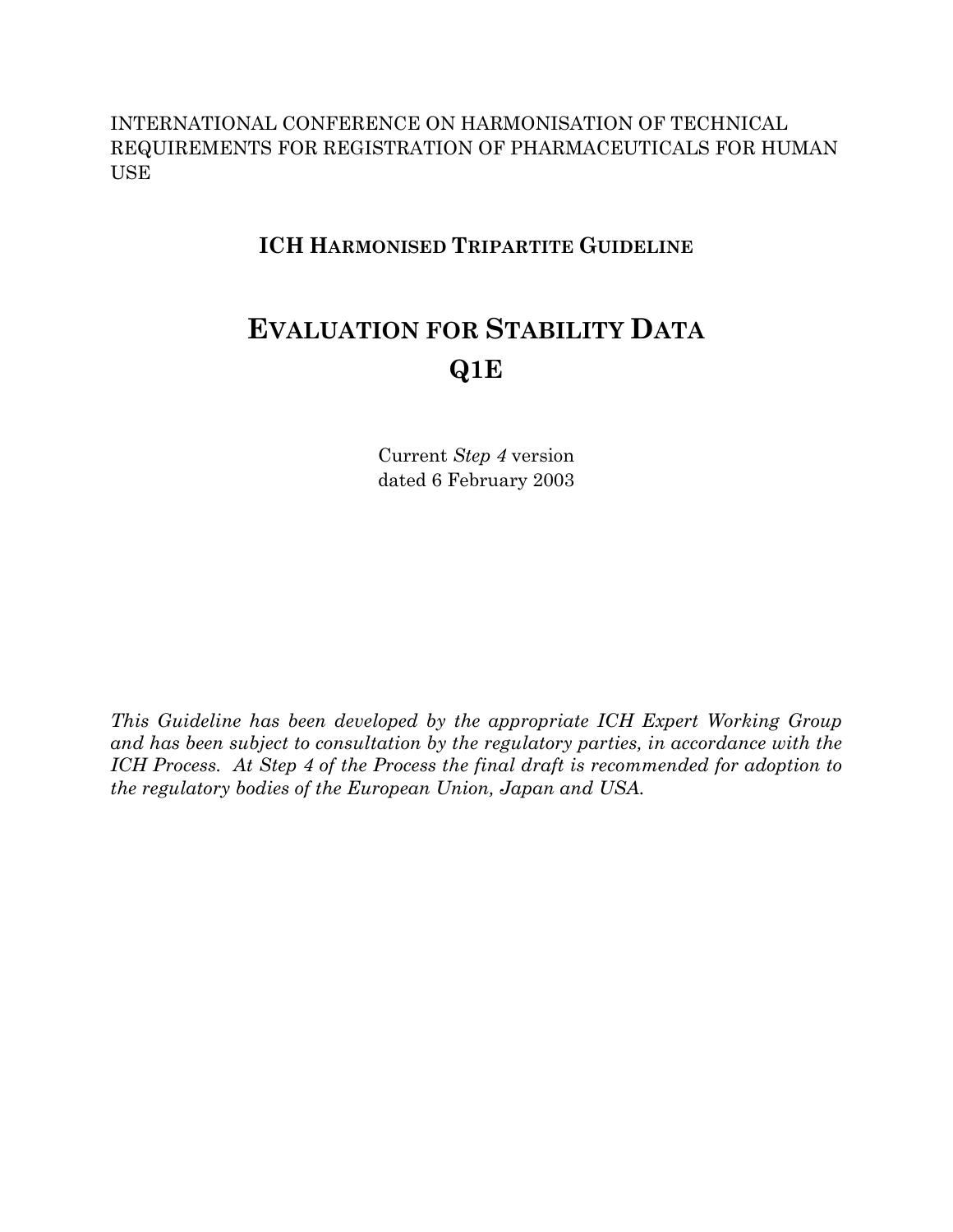| Q1E                     |
|-------------------------|
| <b>Document History</b> |

| First<br>Codification | History                                                                                 | Date               | <b>New</b><br>Codification<br>November<br>2005 |
|-----------------------|-----------------------------------------------------------------------------------------|--------------------|------------------------------------------------|
| Q1E                   | Approval by the Steering Committee under Step 2 and<br>release for public consultation. | 6 February<br>2002 | Q1E                                            |

## **Current** *Step 4* **version**

| Q1E | Approval by the Steering Committee under Step 4 and<br>recommendation for adoption to the three ICH regulatory | 6 February<br>2003 | Q1E |
|-----|----------------------------------------------------------------------------------------------------------------|--------------------|-----|
|     | bodies.                                                                                                        |                    |     |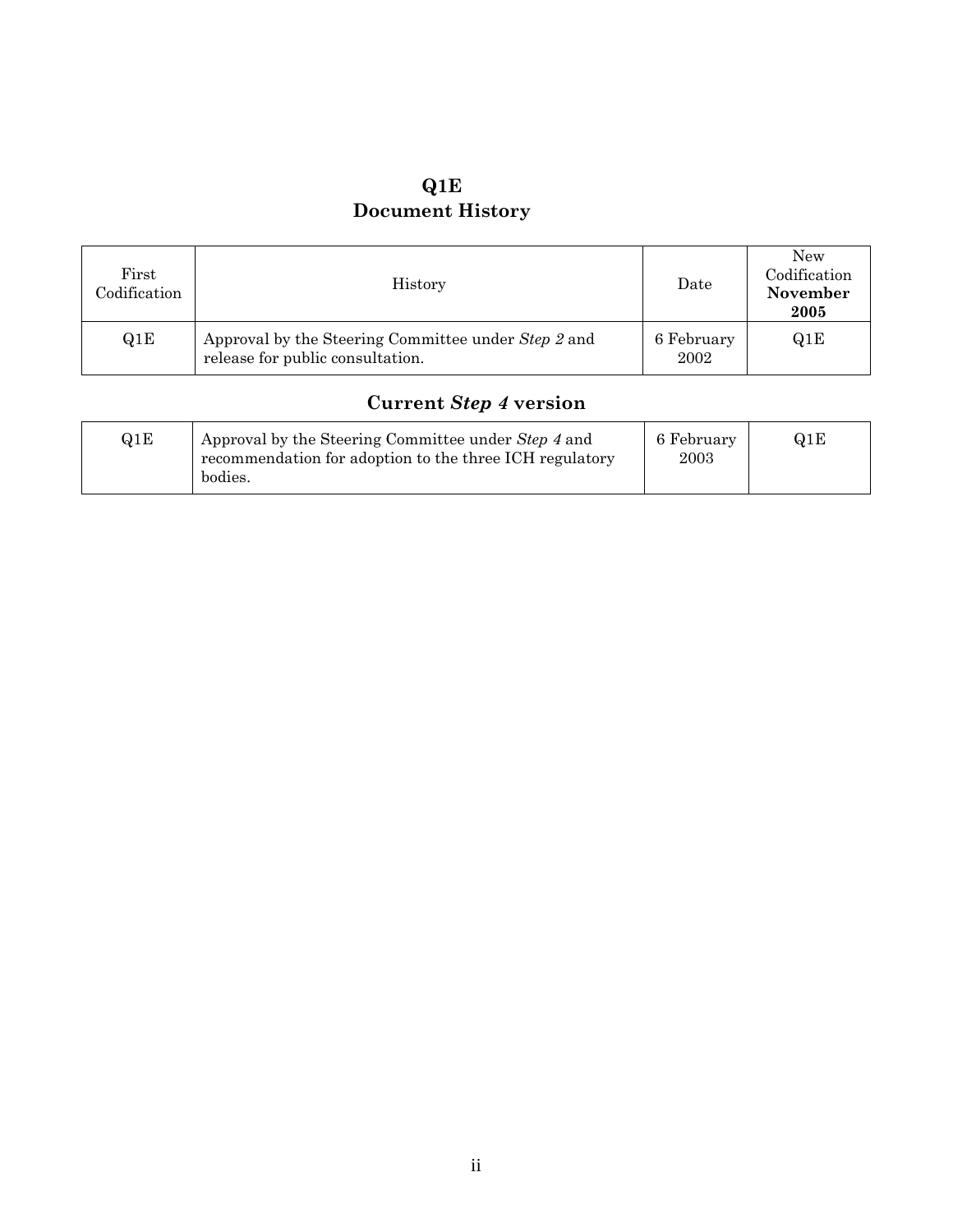## **EVALUATION FOR STABILITY DATA**

## **ICH Harmonised Tripartite Guideline**

Having reached *Step 4* of the ICH Process at the ICH Steering Committee meeting on 6 February 2003, this guideline is recommended for adoption to the three regulatory parties to ICH

## **TABLE OF CONTENTS**

| 1. |             |                                                                                                                                            |
|----|-------------|--------------------------------------------------------------------------------------------------------------------------------------------|
|    | 1.1         |                                                                                                                                            |
|    | 1.2         |                                                                                                                                            |
|    | 1.3         |                                                                                                                                            |
| 2. |             |                                                                                                                                            |
|    | 2.1         |                                                                                                                                            |
|    | 2.2         |                                                                                                                                            |
|    | 2.3         |                                                                                                                                            |
|    | 2.4         | Data Evaluation for Retest Period or Shelf Life Estimation for Drug<br>Substances or Products Intended for Room Temperature Storage3       |
|    | 2.4.1       |                                                                                                                                            |
|    | 2.4.2       |                                                                                                                                            |
|    | 2.5         | Data Evaluation for Retest Period or Shelf Life Estimation for Drug<br>Substances or Products Intended for Storage Below Room Temperature5 |
|    | 2.5.1       |                                                                                                                                            |
|    | 2.5.2       |                                                                                                                                            |
|    | 2.5.3       |                                                                                                                                            |
|    | 2.6         |                                                                                                                                            |
| 3. |             |                                                                                                                                            |
|    | Appendix A: | Decision Tree for Data Evaluation for Retest Period or Shelf Life                                                                          |
|    |             |                                                                                                                                            |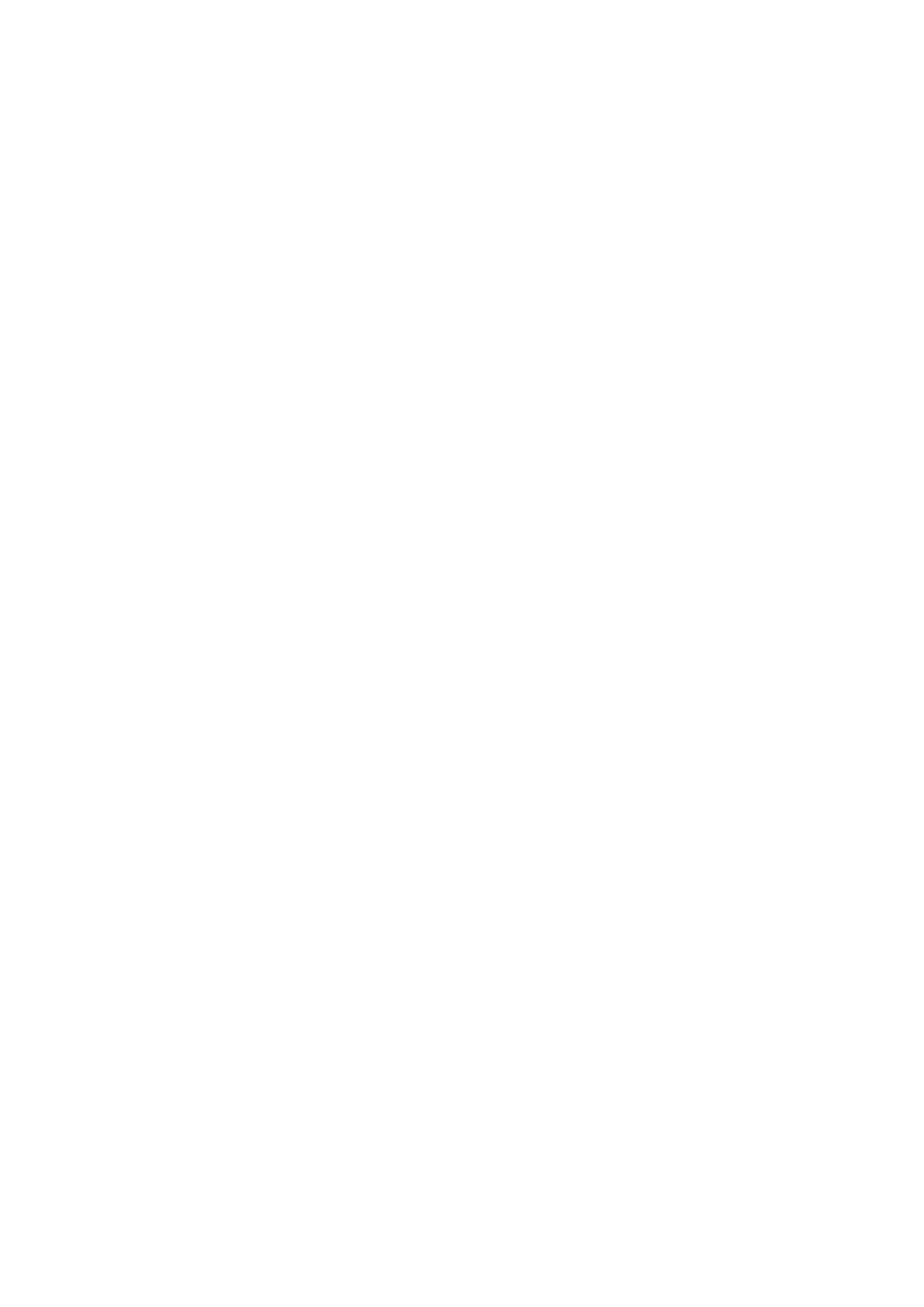## **EVALUATION OF STABILITY DATA**

## <span id="page-4-0"></span>**1. INTRODUCTION**

## **1.1 Objectives of the Guideline**

This guideline is intended to provide recommendations on how to use stability data generated in accordance with the principles detailed in the ICH guideline "Q1A(R) Stability Testing of New Drug Substances and Products" (hereafter referred to as the parent guideline) to propose a retest period or shelf life in a registration application. This guideline describes when and how extrapolation can be considered when proposing a retest period for a drug substance or a shelf life for a drug product that extends beyond the period covered by "available data from the stability study under the long-term storage condition" (hereafter referred to as long-term data).

## **1.2 Background**

The guidance on the evaluation and statistical analysis of stability data provided in the parent guideline is brief in nature and limited in scope. The parent guideline states that regression analysis is an appropriate approach to analyzing quantitative stability data for retest period or shelf life estimation and recommends that a statistical test for batch poolability be performed using a level of significance of 0.25. However, the parent guideline includes few details and does not cover situations where multiple factors are involved in a full- or reduced-design study.

This guideline is an expansion of the guidance presented in the Evaluation sections of the parent guideline.

## **1.3 Scope of the Guideline**

This guideline addresses the evaluation of stability data that should be submitted in registration applications for new molecular entities and associated drug products. The guideline provides recommendations on establishing retest periods and shelf lives for drug substances and drug products intended for storage at or below "room temperature"\*. It covers stability studies using single- or multi-factor designs and full or reduced designs.

\***Note**: The term "room temperature" refers to the general customary environment and should not be inferred to be the storage statement for labeling.

ICH Q6A and Q6B should be consulted for recommendations on the setting and justification of acceptance criteria, and ICH Q1D should be referenced for recommendations on the use of full- versus reduced-design studies.

## **2. GUIDELINES**

## **2.1 General Principles**

The design and execution of formal stability studies should follow the principles outlined in the parent guideline. The purpose of a stability study is to establish, based on testing a minimum of three batches of the drug substance or product, a retest period or shelf life and label storage instructions applicable to all future batches manufactured and packaged under similar circumstances. The degree of variability of individual batches affects the confidence that a future production batch will remain within acceptance criteria throughout its retest period or shelf life.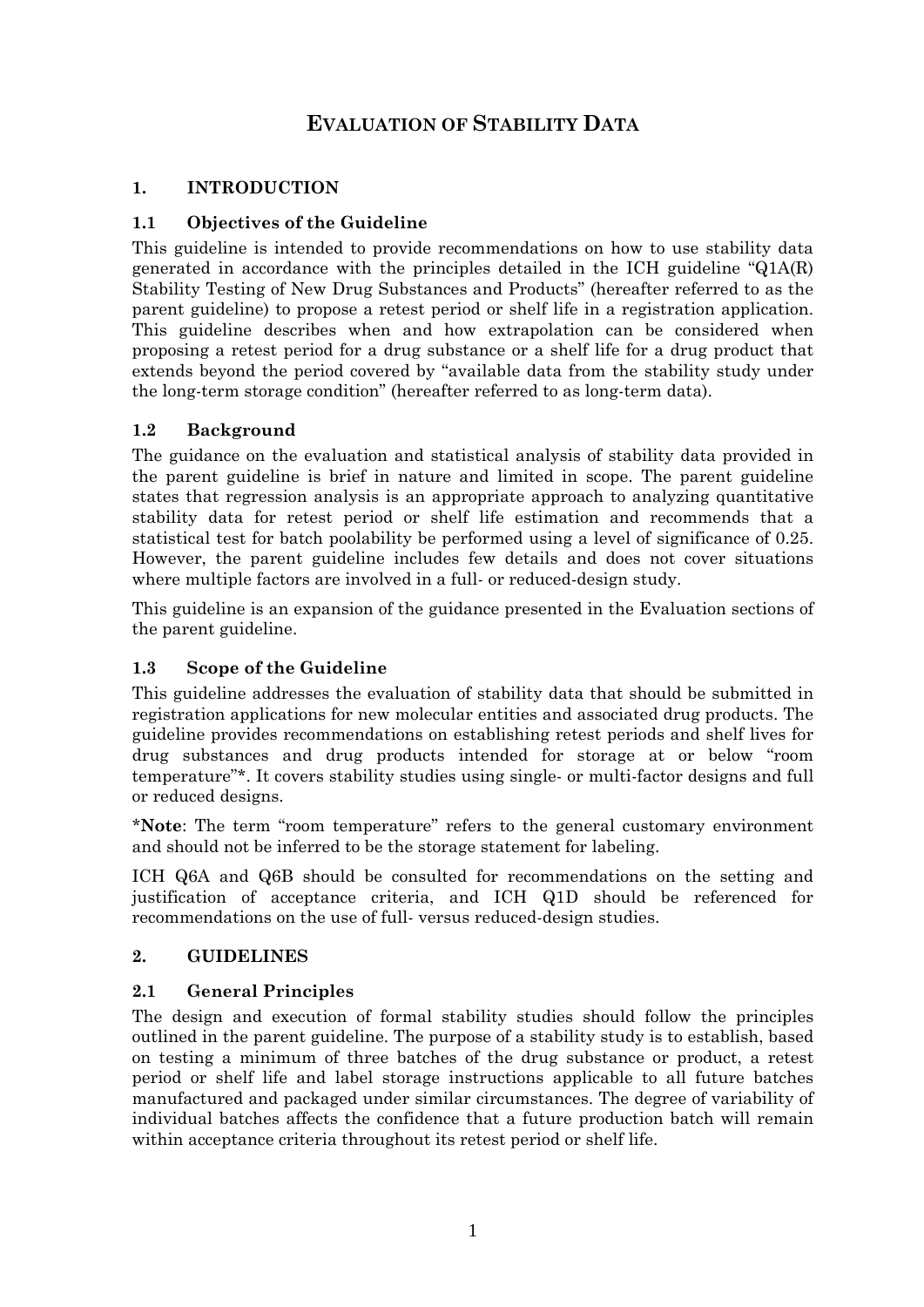Although normal manufacturing and analytical variations are to be expected, it is important that the drug product be formulated with the intent to provide 100 percent of the labeled amount of the drug substance at the time of batch release. If the assay values of the batches used to support the registration application are higher than 100 percent of label claim at the time of batch release, after taking into account manufacturing and analytical variations, the shelf life proposed in the application can be overestimated. On the other hand, if the assay value of a batch is lower than 100 percent of label claim at the time of batch release, it might fall below the lower acceptance criterion before the end of the proposed shelf life.

A systematic approach should be adopted in the presentation and evaluation of the stability information. The stability information should include, as appropriate, results from the physical, chemical, biological, and microbiological tests, including those related to particular attributes of the dosage form (for example, dissolution rate for solid oral dosage forms). The adequacy of the mass balance should be assessed. Factors that can cause an apparent lack of mass balance should be considered, including, for example, the mechanisms of degradation and the stability-indicating capability and inherent variability of the analytical procedures.

The basic concepts of stability data evaluation are the same for single- versus multifactor studies and for full- versus reduced-design studies. Data from formal stability studies and, as appropriate, supporting data should be evaluated to determine the critical quality attributes likely to influence the quality and performance of the drug substance or product. Each attribute should be assessed separately, and an overall assessment should be made of the findings for the purpose of proposing a retest period or shelf life. The retest period or shelf life proposed should not exceed that predicted for any single attribute.

The decision tree in Appendix A outlines a stepwise approach to stability data evaluation and when and how much extrapolation can be considered for a proposed retest period or shelf life. Appendix B provides (1) information on how to analyze longterm data for appropriate quantitative test attributes from a study with a multifactor, full or reduced design, (2) information on how to use regression analysis for retest period or shelf life estimation, and (3) examples of statistical procedures to determine poolability of data from different batches or other factors. Additional guidance can be found in the references listed; however, the examples and references do not cover all applicable statistical approaches.

In general, certain quantitative chemical attributes (e.g., assay, degradation products, preservative content) for a drug substance or product can be assumed to follow zeroorder kinetics during long-term storage1. Data for these attributes are therefore amenable to the type of statistical analysis described in Appendix B, including linear regression and poolability testing. Although the kinetics of other quantitative attributes (e.g., pH, dissolution) is generally not known, the same statistical analysis can be applied, if appropriate. Qualitative attributes and microbiological attributes are not amenable to this kind of statistical analysis.

The recommendations on statistical approaches in this guideline are not intended to imply that use of statistical evaluation is preferred when it can be justified to be unnecessary. However, statistical analysis can be useful in supporting the extrapolation of retest periods or shelf lives in certain situations and can be called for to verify the proposed retest periods or shelf lives in other cases.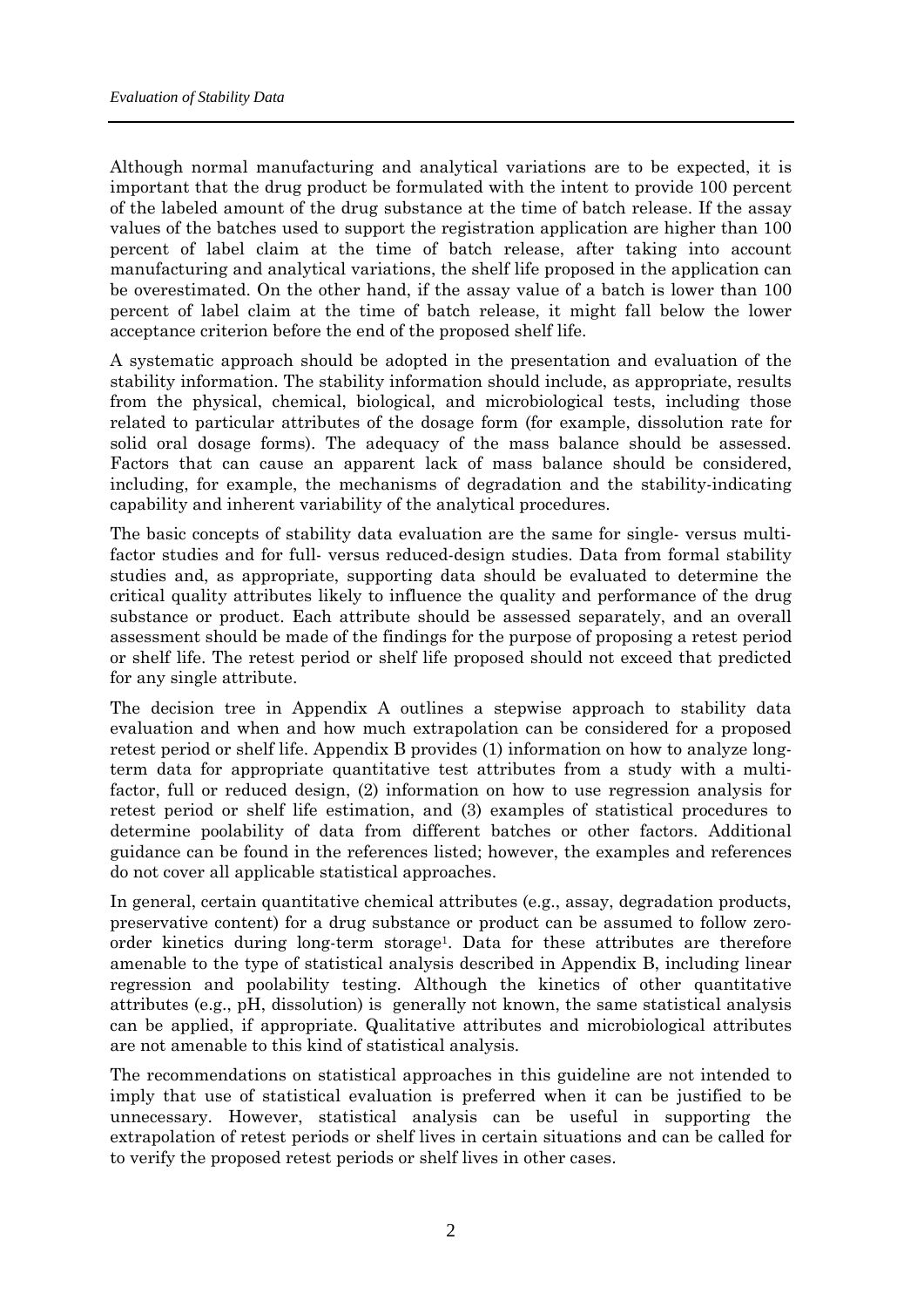## <span id="page-6-0"></span>**2.2 Data presentation**

Data for all attributes should be presented in an appropriate format (e.g., tabular, graphical, narrative) and an evaluation of such data should be included in the application. The values of quantitative attributes at all time points should be reported as measured (e.g., assay as percent of label claim). If a statistical analysis is performed, the procedure used and the assumptions underlying the model should be stated and justified. A tabulated summary of the outcome of statistical analysis and/or graphical presentation of the long-term data should be included.

## **2.3 Extrapolation**

Extrapolation is the practice of using a known data set to infer information about future data. Extrapolation to extend the retest period or shelf life beyond the period covered by long-term data can be proposed in the application, particularly if no significant change is observed at the accelerated condition. Whether extrapolation of stability data is appropriate depends on the extent of knowledge about the change pattern, the goodness of fit of any mathematical model, and the existence of relevant supporting data. Any extrapolation should be performed such that the extended retest period or shelf life will be valid for a future batch released with test results close to the release acceptance criteria.

An extrapolation of stability data assumes that the same change pattern will continue to apply beyond the period covered by long-term data. The correctness of the assumed change pattern is critical when extrapolation is considered. When estimating a regression line or curve to fit the long-term data, the data themselves provide a check on the correctness of the assumed change pattern, and statistical methods can be applied to test the goodness of fit of the data to the assumed line or curve. No such internal check is possible beyond the period covered by long-term data. Thus, a retest period or shelf life granted on the basis of extrapolation should always be verified by additional long-term stability data as soon as these data become available. Care should be taken to include in the protocol for commitment batches a time point that corresponds to the end of the extrapolated retest period or shelf life.

#### **2.4 Data Evaluation for Retest Period or Shelf Life Estimation for Drug Substances or Products Intended for Room Temperature Storage**

A systematic evaluation of the data from formal stability studies should be performed as illustrated in this section. Stability data for each attribute should be assessed sequentially. For drug substances or products intended for storage at room temperature, the assessment should begin with any significant change at the accelerated condition and, if appropriate, at the intermediate condition, and progress through the trends and variability of the long-term data. The circumstances are delineated under which extrapolation of retest period or shelf life beyond the period covered by long-term data can be appropriate. A decision tree is provided in Appendix A as an aid.

## **2.4.1 No significant change at accelerated condition**

Where no significant change occurs at the accelerated condition, the retest period or shelf life would depend on the nature of the long-term and accelerated data.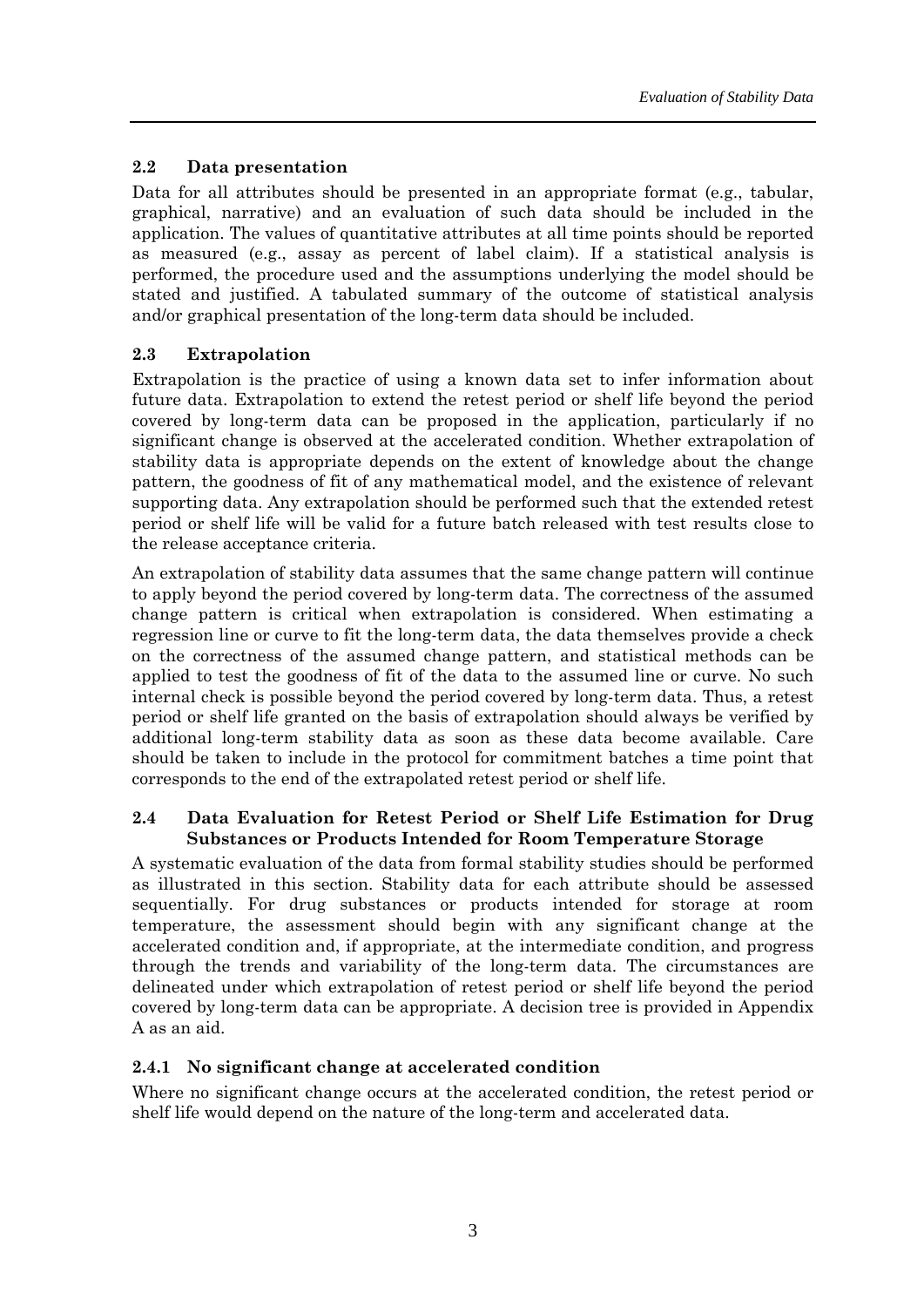#### *2.4.1.1 Long-term and accelerated data showing little or no change over time and little or no variability*

Where the long-term data and accelerated data for an attribute show little or no change over time and little or no variability, it might be apparent that the drug substance or product will remain well within the acceptance criteria for that attribute during the proposed retest period or shelf life. In these circumstances, a statistical analysis is normally considered unnecessary but justification for the omission should be provided. Justification can include a discussion of the change pattern or lack of change, relevance of the accelerated data, mass balance, and/or other supporting data as described in the parent guideline. Extrapolation of the retest period or shelf life beyond the period covered by long-term data can be proposed. The proposed retest period or shelf life can be up to twice, but should not be more than 12 months beyond, the period covered by long-term data.

#### *2.4.1.2 Long-term or accelerated data showing change over time and/or variability*

If the long-term or accelerated data for an attribute show change over time and/or variability within a factor or among factors, statistical analysis of the long-term data can be useful in establishing a retest period or shelf life. Where there are differences in stability observed among batches or among other factors (e.g., strength, container size and/or fill) or factor combinations (e.g., strength-by-container size and/or fill) that preclude the combining of data, the proposed retest period or shelf life should not exceed the shortest period supported by any batch, other factor, or factor combination. Alternatively, where the differences are readily attributed to a particular factor (e.g., strength), different shelf lives can be assigned to different levels within the factor (e.g., different strengths). A discussion should be provided to address the cause for the differences and the overall significance of such differences on the product. Extrapolation beyond the period covered by long-term data can be proposed; however, the extent of extrapolation would depend on whether long-term data for the attribute are amenable to statistical analysis.

#### • *Data not amenable to statistical analysis*

Where long-term data are not amenable to statistical analysis, but relevant supporting data are provided, the proposed retest period or shelf life can be up to oneand-a-half times, but should not be more than 6 months beyond, the period covered by long-term data. Relevant supporting data include satisfactory long-term data from development batches that are (1) made with a closely related formulation to, (2) manufactured on a smaller scale than, or (3) packaged in a container closure system similar to, that of the primary stability batches.

#### • *Data amenable to statistical analysis*

If long-term data are amenable to statistical analysis but no analysis is performed, the extent of extrapolation should be the same as when data are not amenable to statistical analysis. However, if a statistical analysis is performed, it can be appropriate to propose a retest period or shelf life of up to twice, but not more than 12 months beyond, the period covered by long-term data, when the proposal is backed by the result of the analysis and relevant supporting data.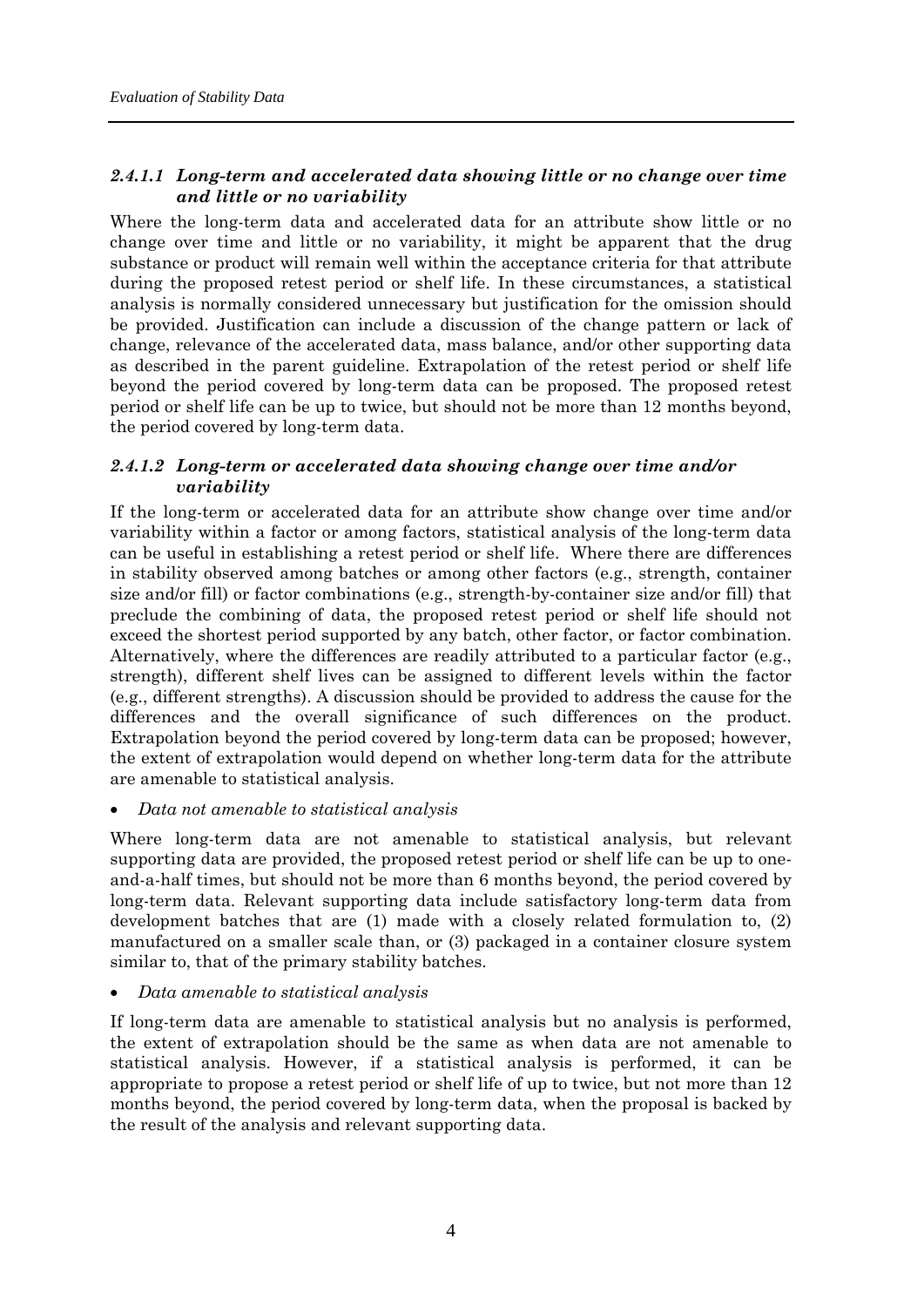## <span id="page-8-0"></span>**2.4.2 Significant change at accelerated condition**

Where significant change\* occurs at the accelerated condition, the retest period or shelf life would depend on the outcome of stability testing at the intermediate condition, as well as at the long-term condition.

\***Note**: The following physical changes can be expected to occur at the accelerated condition and would not be considered significant change that calls for intermediate testing if there is no other significant change:

- softening of a suppository that is designed to melt at 37ºC, if the melting point is clearly demonstrated,
- failure to meet acceptance criteria for dissolution for 12 units of a gelatin capsule or gel-coated tablet if the failure can be unequivocally attributed to cross-linking.

However, if phase separation of a semi-solid dosage form occurs at the accelerated condition, testing at the intermediate condition should be performed. Potential interaction effects should also be considered in establishing that there is no other significant change.

### *2.4.2.1 No significant change at intermediate condition*

If there is no significant change at the intermediate condition, extrapolation beyond the period covered by long-term data can be proposed; however, the extent of extrapolation would depend on whether long-term data for the attribute are amenable to statistical analysis.

• *Data not amenable to statistical analysis* 

When the long-term data for an attribute are not amenable to statistical analysis, the proposed retest period or shelf life can be up to 3 months beyond the period covered by long-term data, if backed by relevant supporting data.

• *Data amenable to statistical analysis* 

When the long-term data for an attribute are amenable to statistical analysis but no analysis is performed, the extent of extrapolation should be the same as when data are not amenable to statistical analysis. However, if a statistical analysis is performed, the proposed retest period or shelf life can be up to one-and-half times, but should not be more than 6 months beyond, the period covered by long-term data, when backed by statistical analysis and relevant supporting data.

#### *2.4.2.2 Significant change at intermediate condition*

Where significant change occurs at the intermediate condition, the proposed retest period or shelf life should not exceed the period covered by long-term data. In addition, a retest period or shelf life shorter than the period covered by long-term data could be called for.

#### **2.5 Data Evaluation for Retest Period or Shelf Life Estimation for Drug Substances or Products Intended for Storage Below Room Temperature**

#### **2.5.1 Drug substances or products intended for storage in a refrigerator**

Data from drug substances or products intended to be stored in a refrigerator should be assessed according to the same principles as described in Section 2.4 for drug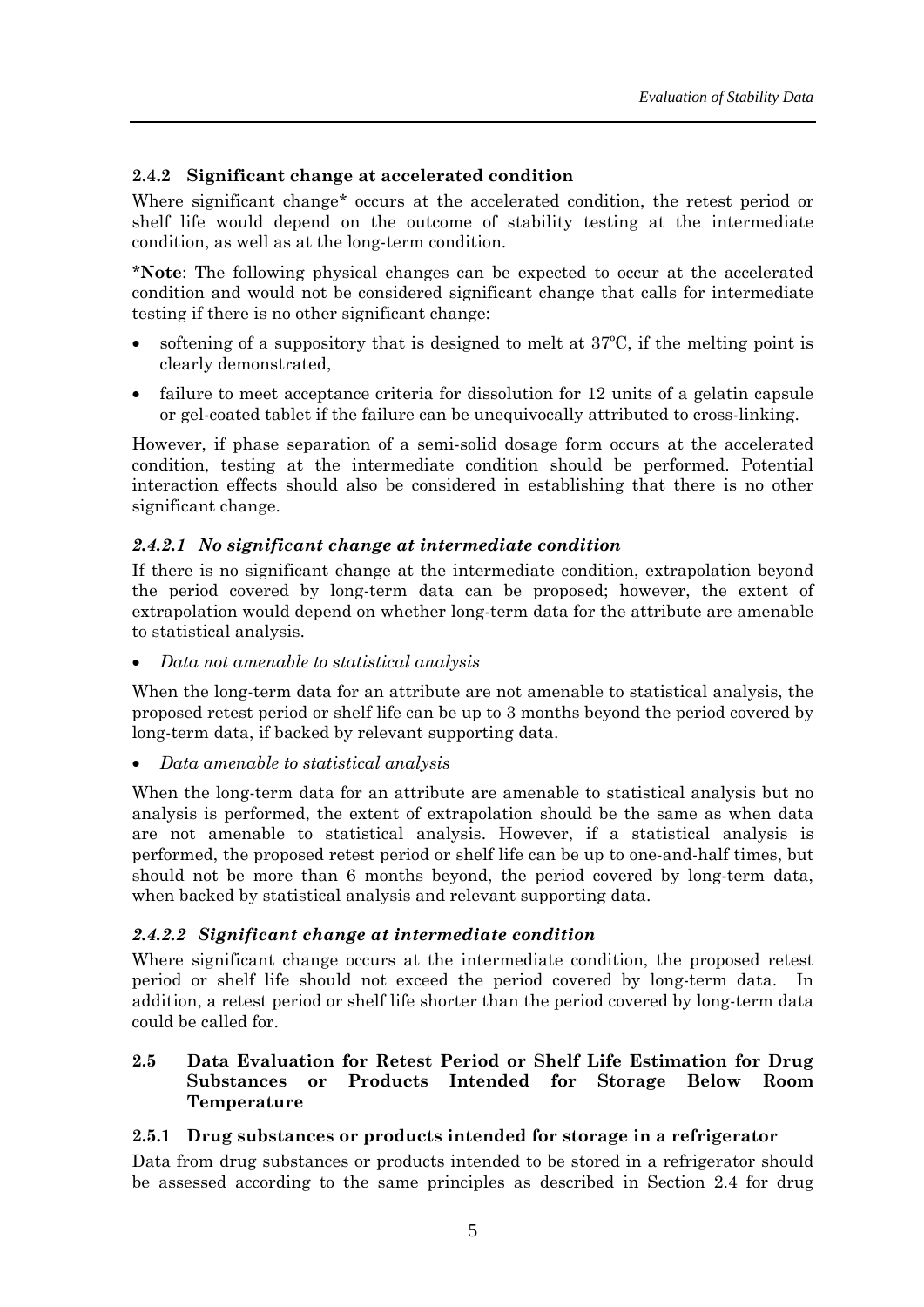<span id="page-9-0"></span>substances or products intended for room temperature storage, except where explicitly noted in the section below. The decision tree in Appendix A can be used as an aid.

### *2.5.1.1 No significant change at accelerated condition*

Where no significant change occurs at the accelerated condition, extrapolation of retest period or shelf life beyond the period covered by long-term data can be proposed based on the principles outlined in Section 2.4.1, except that the extent of extrapolation should be more limited.

If the long-term and accelerated data show little change over time and little variability, the proposed retest period or shelf life can be up to one-and-a-half times, but should not be more than 6 months beyond, the period covered by long-term data normally without the support of statistical analysis.

Where the long-term or accelerated data show change over time and/or variability, the proposed retest period or shelf life can be up to 3 months beyond the period covered by long-term data if (1) the long-term data are amenable to statistical analysis but a statistical analysis is not performed, or (2) the long-term data are not amenable to statistical analysis but relevant supporting data are provided.

Where the long-term or accelerated data show change over time and/or variability, the proposed retest period or shelf life can be up to one-and-a-half times, but should not be more than 6 months beyond, the period covered by long-term data if (1) the longterm data are amenable to statistical analysis and a statistical analysis is performed, and (2) the proposal is backed by the result of the analysis and relevant supporting data.

#### *2.5.1.2 Significant change at accelerated condition*

If significant change occurs between 3 and 6 months' testing at the accelerated storage condition, the proposed retest period or shelf life should be based on the longterm data. Extrapolation is not considered appropriate. In addition, a retest period or shelf life shorter than the period covered by long-term data could be called for. If the long-term data show variability, verification of the proposed retest period or shelf life by statistical analysis can be appropriate.

If significant change occurs within the first 3 months' testing at the accelerated storage condition, the proposed retest period or shelf life should be based on long-term data. Extrapolation is not considered appropriate. A retest period or shelf life shorter than the period covered by long-term data could be called for. If the long-term data show variability, verification of the proposed retest period or shelf life by statistical analysis can be appropriate. In addition, a discussion should be provided to address the effect of short-term excursions outside the label storage condition (e.g., during shipping or handling). This discussion can be supported, if appropriate, by further testing on a single batch of the drug substance or product at the accelerated condition for a period shorter than 3 months.

#### **2.5.2 Drug substances or products intended for storage in a freezer**

For drug substances or products intended for storage in a freezer, the retest period or shelf life should be based on long-term data. In the absence of an accelerated storage condition for drug substances or products intended to be stored in a freezer, testing on a single batch at an elevated temperature (e.g.,  $5^{\circ}C \pm 3^{\circ}C$  or  $25^{\circ}C \pm 2^{\circ}C$ ) for an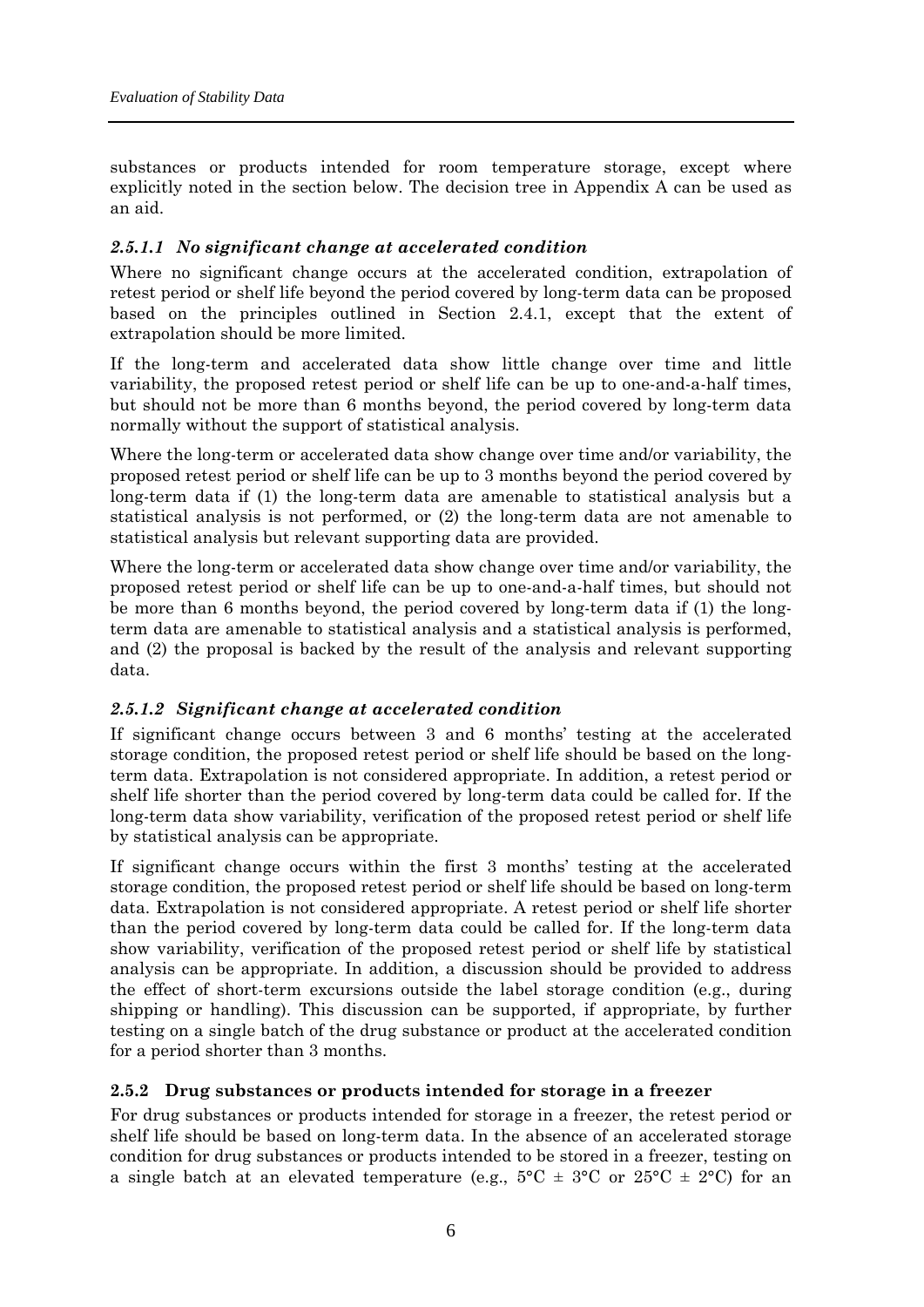<span id="page-10-0"></span>appropriate time period should be conducted to address the effect of short-term excursions outside the proposed label storage condition (e.g., during shipping or handling).

### **2.5.3 Drug substances or products intended for storage below -20°C**

For drug substances or products intended for storage below -20°C, the retest period or shelf life should be based on long-term data and should be assessed on a case-by-case basis.

## **2.6 General Statistical Approaches**

Where applicable, an appropriate statistical method should be employed to analyze the long-term primary stability data in an original application. The purpose of this analysis is to establish, with a high degree of confidence, a retest period or shelf life during which a quantitative attribute will remain within acceptance criteria for all future batches manufactured, packaged, and stored under similar circumstances.

In cases where a statistical analysis was employed to evaluate long-term data due to a change over time and/or variability, the same statistical method should also be used to analyse data from commitment batches to verify or extend the originally approved retest period or shelf life.

Regression analysis is considered an appropriate approach to evaluating the stability data for a quantitative attribute and establishing a retest period or shelf life. The nature of the relationship between an attribute and time will determine whether data should be transformed for linear regression analysis. The relationship can be represented by a linear or non-linear function on an arithmetic or logarithmic scale. In some cases, a non-linear regression can better reflect the true relationship.

An appropriate approach to retest period or shelf life estimation is to analyze a quantitative attribute (e.g., assay, degradation products) by determining the earliest time at which the 95 percent confidence limit for the mean intersects the proposed acceptance criterion.

For an attribute known to decrease with time, the lower one-sided 95 percent confidence limit should be compared to the acceptance criterion. For an attribute known to increase with time, the upper one-sided 95 percent confidence limit should be compared to the acceptance criterion. For an attribute that can either increase or decrease, or whose direction of change is not known, two-sided 95 percent confidence limits should be calculated and compared to the upper and lower acceptance criteria.

The statistical method used for data analysis should take into account the stability study design to provide a valid statistical inference for the estimated retest period or shelf life. The approach described above can be used to estimate the retest period or shelf life for a single batch or for multiple batches when the data are combined after an appropriate statistical test. Examples of statistical approaches to the analysis of stability data from single or multi-factor, full- or reduced-design studies are included in Appendix B. References to current literature sources can be found in Appendix B.6.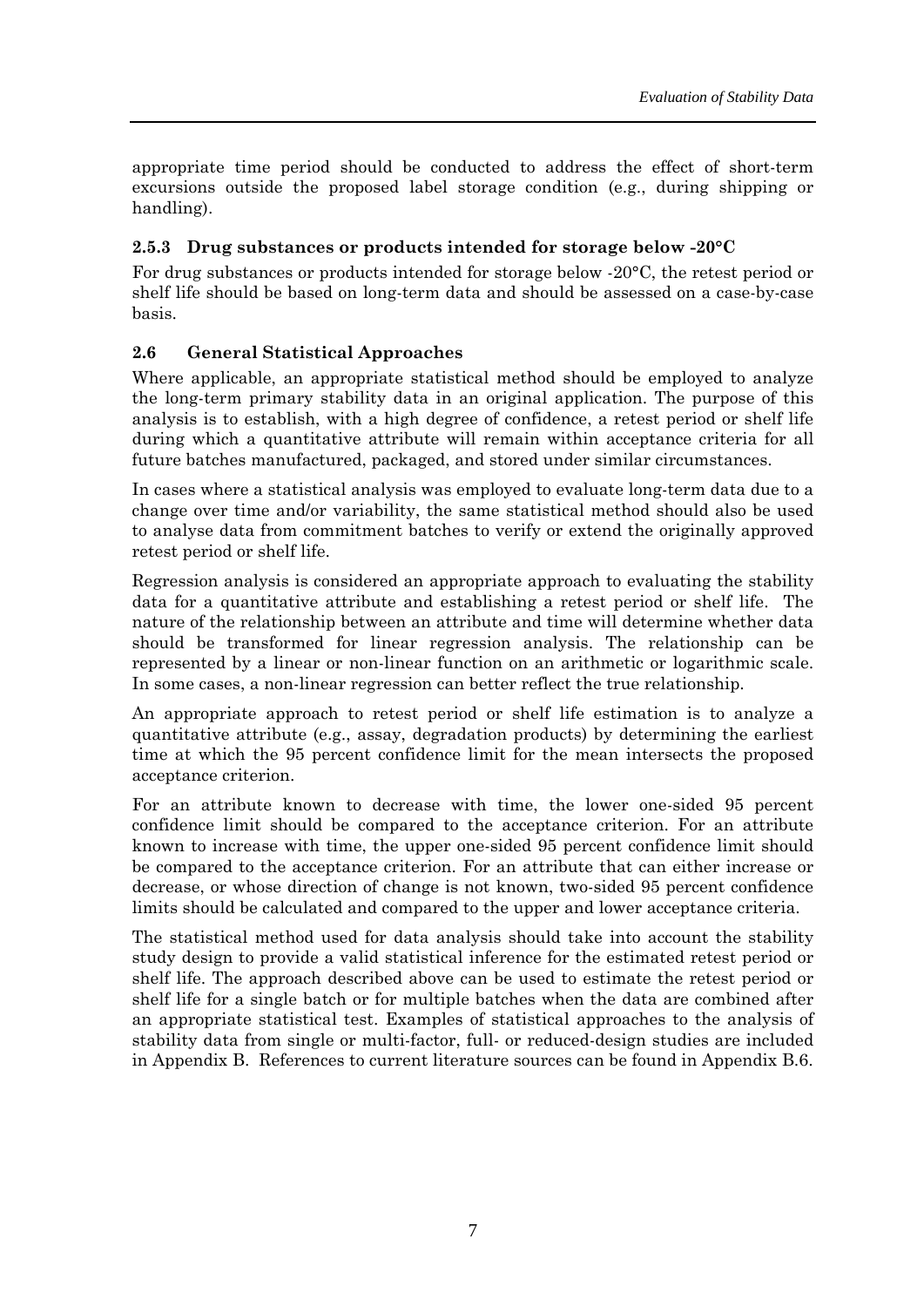#### <span id="page-11-0"></span>**3. APPENDICES**

#### **Appendix A: Decision Tree for Data Evaluation for Retest Period or Shelf Life Estimation for Drug Substances or Products (excluding Frozen Products)**

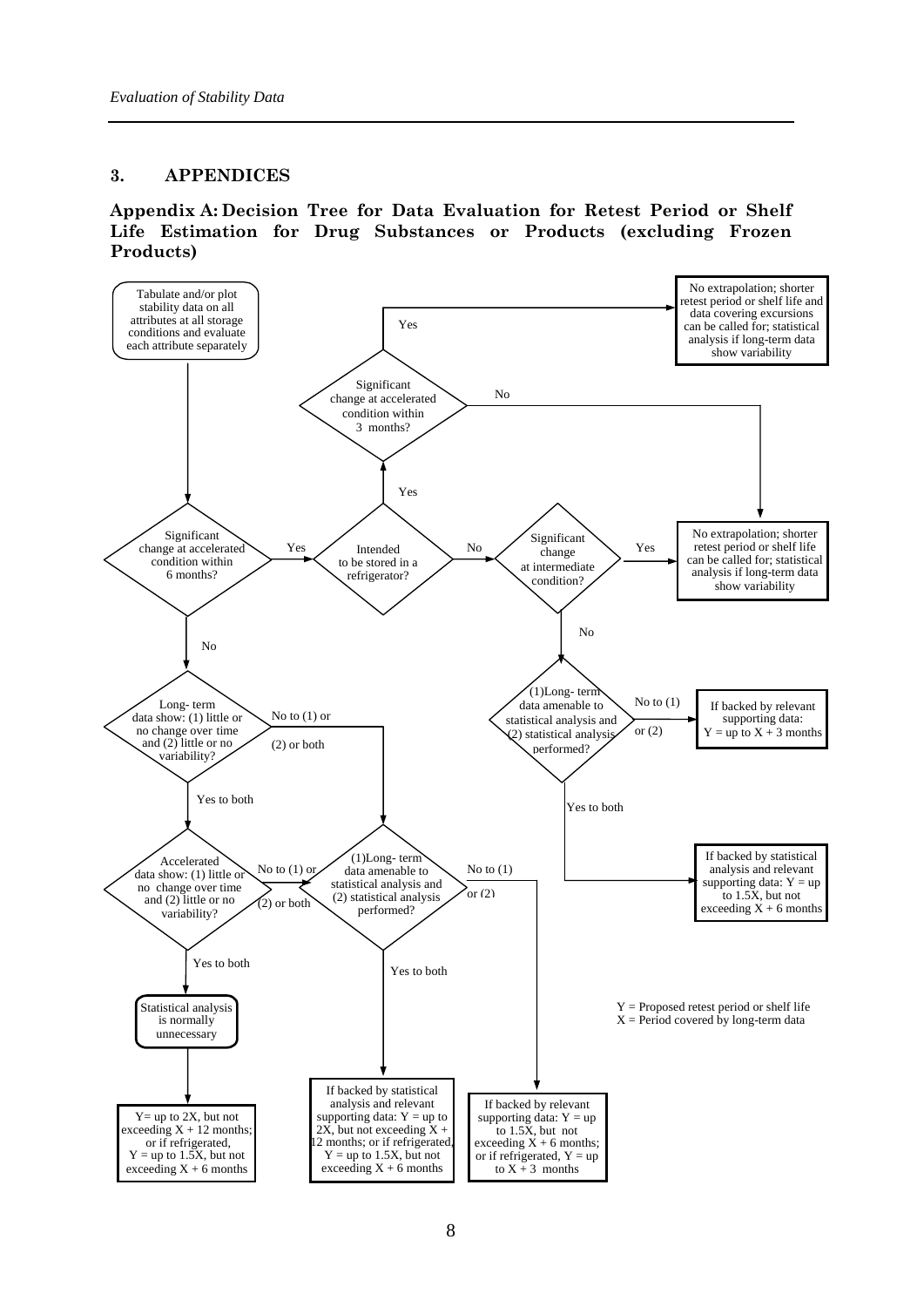### <span id="page-12-0"></span>**Appendix B: Examples of Statistical Approaches to Stability Data Analysis**

Linear regression, poolability tests, and statistical modeling, described below, are examples of statistical methods and procedures that can be used in the analysis of stability data that are amenable to statistical analysis for a quantitative attribute for which there is a proposed acceptance criterion.

## **B.1 Data Analysis for a Single Batch**

In general, the relationship between certain quantitative attributes and time is assumed to be linear1. Figure 1 shows the regression line for assay of a drug product with upper and lower acceptance criteria of 105 percent and 95 percent of label claim, respectively, with 12 months of long-term data and a proposed shelf life of 24 months. In this example, two-sided 95 percent confidence limits for the mean are applied because it is not known ahead of time whether the assay would increase or decrease with time (e.g., in the case of an aqueous-based product packaged in a semi-permeable container). The lower confidence limit intersects the lower acceptance criterion at 30 months, while the upper confidence limit does not intersect with the upper acceptance criterion until later. Therefore, the proposed shelf life of 24 months can be supported by the statistical analysis of the assay, provided the recommendations in Sections 2.4 and 2.5 are followed.

When data for an attribute with only an upper or a lower acceptance criterion are analyzed, the corresponding one-sided 95 percent confidence limit for the mean is recommended. Figure 2 shows the regression line for a degradation product in a drug product with 12 months of long-term data and a proposed shelf life of 24 months, where the acceptance criterion is not more than 1.4 percent. The upper one-sided 95 percent confidence limit for the mean intersects the acceptance criterion at 31 months. Therefore, the proposed shelf life of 24 months can be supported by statistical analysis of the degradation product data, provided the recommendations in Sections 2.4 and 2.5 are followed.

If the above approach is used, the mean value of the quantitative attribute (e.g., assay, degradation products) can be expected to remain within the acceptance criteria through the end of the retest period or shelf life at a confidence level of 95 percent.

The approach described above can be used to estimate the retest period or shelf life for a single batch, individual batches, or multiple batches when combined after appropriate statistical tests described in Sections B.2 through B.5.

## **B.2 Data Analysis for One-Factor, Full-Design Studies**

For a drug substance or for a drug product available in a single strength and a single container size and/or fill, the retest period or shelf life is generally estimated based on the stability data from a minimum of three batches. When analyzing data from such one-factor, batch-only, full-design studies, two statistical approaches can be considered.

- The objective of the first approach is to determine whether the data from all batches support the proposed retest period or shelf life.
- The objective of the second approach, testing for poolability, is to determine whether the data from different batches can be combined for an overall estimate of a single retest period or shelf life.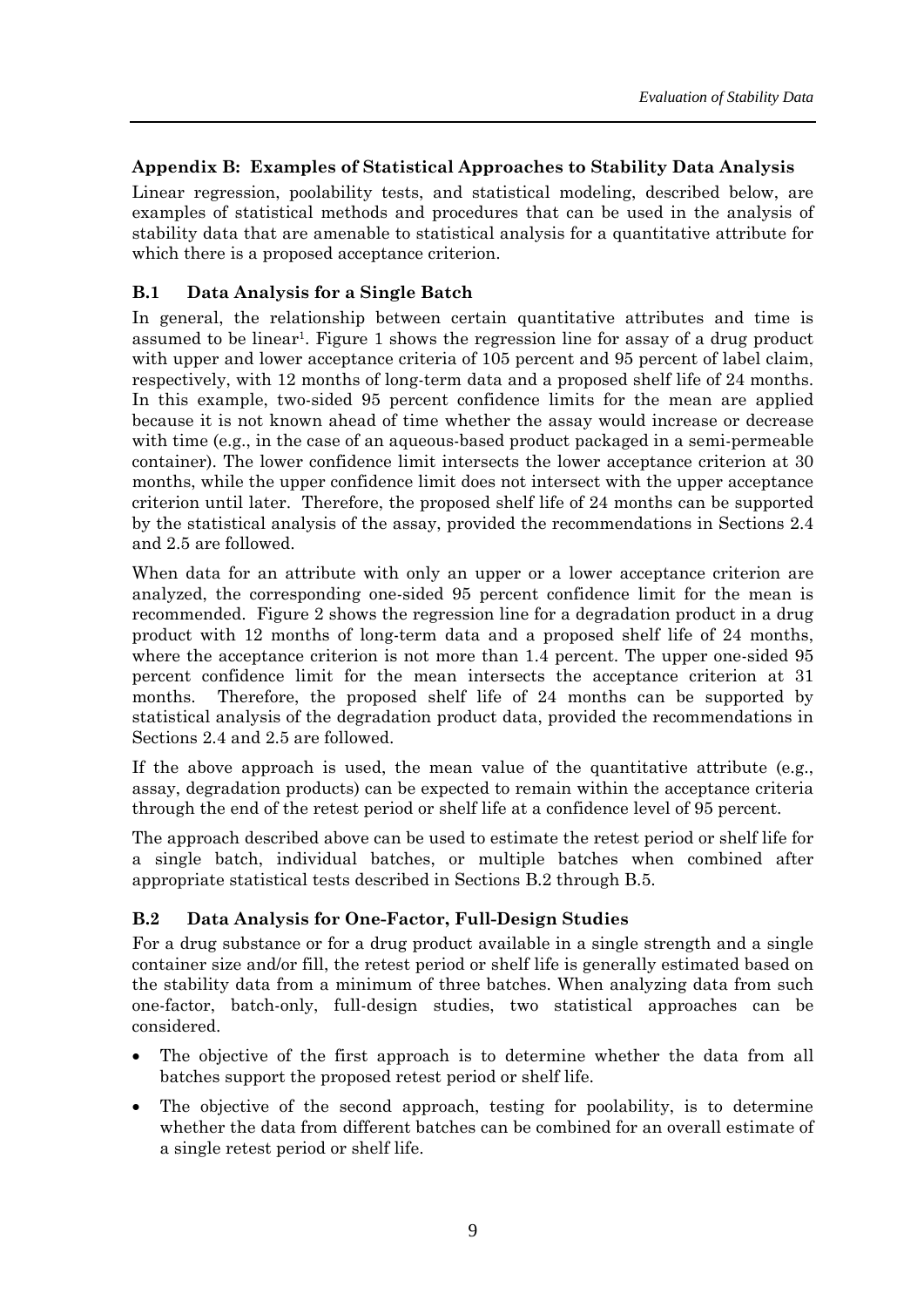### **B.2.1 Evaluating whether all batches support the proposed retest period or shelf life**

The objective of this approach is to evaluate whether the estimated retest periods or shelf lives from all batches are longer than the one proposed. Retest periods or shelf lives for individual batches should first be estimated using the procedure described in Section B.1 with individual intercepts, individual slopes, and the pooled mean square error calculated from all batches. If each batch has an estimated retest period or shelf life longer than that proposed, the proposed retest period or shelf life will generally be considered appropriate, as long as the guidance for extrapolation in Sections 2.4 and 2.5 is followed. There is generally no need to perform poolability tests or identify the most reduced model. If, however, one or more of the estimated retest periods or shelf lives are shorter than that proposed, poolability tests can be performed to determine whether the batches can be combined to estimate a longer retest period or shelf life.

Alternatively, the above approach can be taken during the pooling process described in Section B.2.2. If the regression lines for the batches are found to have a common slope and the estimated retest periods or shelf lives based on the common slope and individual intercepts are all longer than the proposed retest period or shelf life, there is generally no need to continue to test the intercepts for poolability.

## **B.2.2 Testing for poolability of batches**

## *B.2.2.1 Analysis of covariance*

Before pooling the data from several batches to estimate a retest period or shelf life, a preliminary statistical test should be performed to determine whether the regression lines from different batches have a common slope and a common time-zero intercept. Analysis of covariance (ANCOVA) can be employed, where time is considered the covariate, to test the differences in slopes and intercepts of the regression lines among batches. Each of these tests should be conducted using a significance level of 0.25 to compensate for the expected low power of the design due to the relatively limited sample size in a typical formal stability study.

If the test rejects the hypothesis of equality of slopes (i.e., if there is a significant difference in slopes among batches), it is not considered appropriate to combine the data from all batches. The retest periods or shelf lives for individual batches in the stability study can be estimated by applying the approach described in Section B.1 using individual intercepts and individual slopes and the pooled mean square error calculated from all batches. The shortest estimate among the batches should be chosen as the retest period or shelf life for all batches.

If the test rejects the hypothesis of equality of intercepts but fails to reject that the slopes are equal (i.e., if there is a significant difference in intercepts but no significant difference in slopes among the batches), the data can be combined for the purpose of estimating the common slope. The retest periods or shelf lives for individual batches in the stability study should be estimated by applying the approach described in Section B.1, using the common slope and individual intercepts. The shortest estimate among the batches should be chosen as the retest period or shelf life for all batches.

If the tests for equality of slopes and equality of intercepts do not result in rejection at a level of significance of 0.25 (i.e., if there is no significant difference in slope and intercepts among the batches), the data from all batches can be combined. A single retest period or shelf life can be estimated from the combined data by using the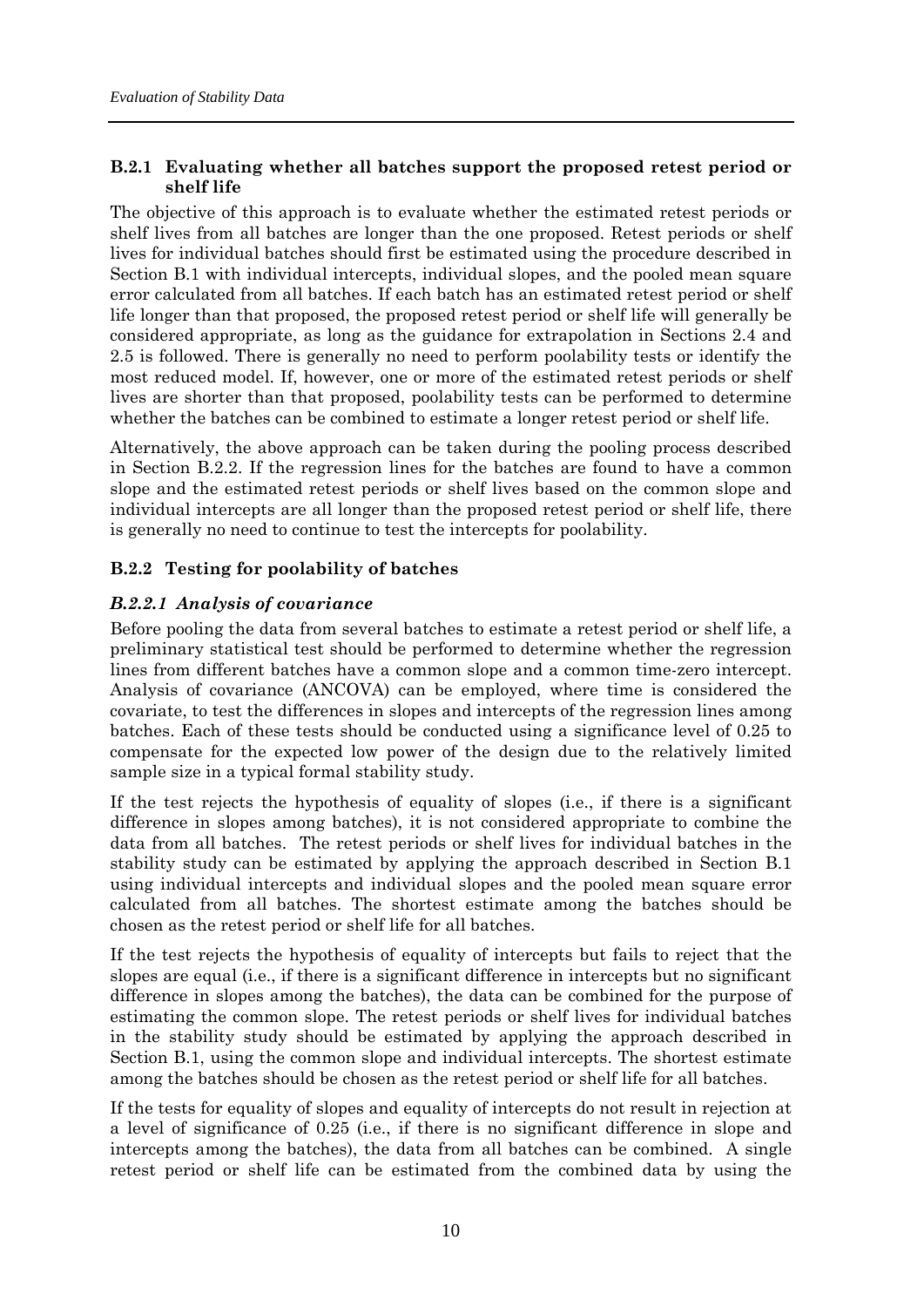approach described in Section B.1 and applied to all batches. The estimated retest period or shelf life from the combined data is usually longer than that from individual batches because the width of the confidence limit(s) for the mean will become narrower as the amount of data increases when batches are combined.

The pooling tests described above should be performed in a proper order such that the slope terms are tested before the intercept terms. The most reduced model (i.e., individual slopes, common slope with individual intercepts, or common slope with common intercept, as appropriate) can be selected for retest period or shelf life estimation.

## *B.2.2.2 Other methods*

Statistical procedures<sup>2-6</sup> other than those described above can be used in retest period or shelf life estimation. For example, if it is possible to decide in advance the acceptable difference in slope or in mean retest period or shelf life among batches, an appropriate procedure for assessing the equivalence in slope or in mean retest period or shelf life can be used to determine the data poolability. However, such a procedure should be prospectively defined, evaluated, and justified and, where appropriate, discussed with the regulatory authority. A simulation study can be useful, if applicable, to demonstrate that the statistical properties of the alternative procedure selected are appropriate7.

## **B.3 Data Analysis for Multi-Factor, Full-Design Studies**

The stability of the drug product could differ to a certain degree among different factor combinations in a multi-factor, full-design study. Two approaches can be considered when analyzing such data.

- The objective of the first approach is to determine whether the data from all factor combinations support the proposed shelf life.
- The objective of the second approach, testing for poolability, is to determine whether the data from different factor combinations can be combined for an overall estimate of a single shelf life.

#### **B.3.1 Evaluating whether all factor combinations support the proposed shelf life**

The objective of this approach is to evaluate whether the estimated shelf lives from all factor combinations are longer than the one proposed. A statistical model that includes all appropriate factors and factor combinations should be constructed as described in Section B.3.2.2.1, and the shelf life should be estimated for each level of each factor and factor combination.

If all shelf lives estimated by the original model are longer than the proposed shelf life, further model building is considered unnecessary and the proposed shelf life will generally be appropriate as long as the guidance in Sections 2.4 and 2.5 is followed. If one or more of the estimated shelf lives fall short of the proposed shelf life, model building as described in Section B.3.2.2.1 can be employed. However, it is considered unnecessary to identify the final model before evaluating whether the data support the proposed shelf life. Shelf lives can be estimated at each stage of the model building process, and if all shelf lives at any stage are longer than the one proposed, further attempts to reduce the model are considered unnecessary.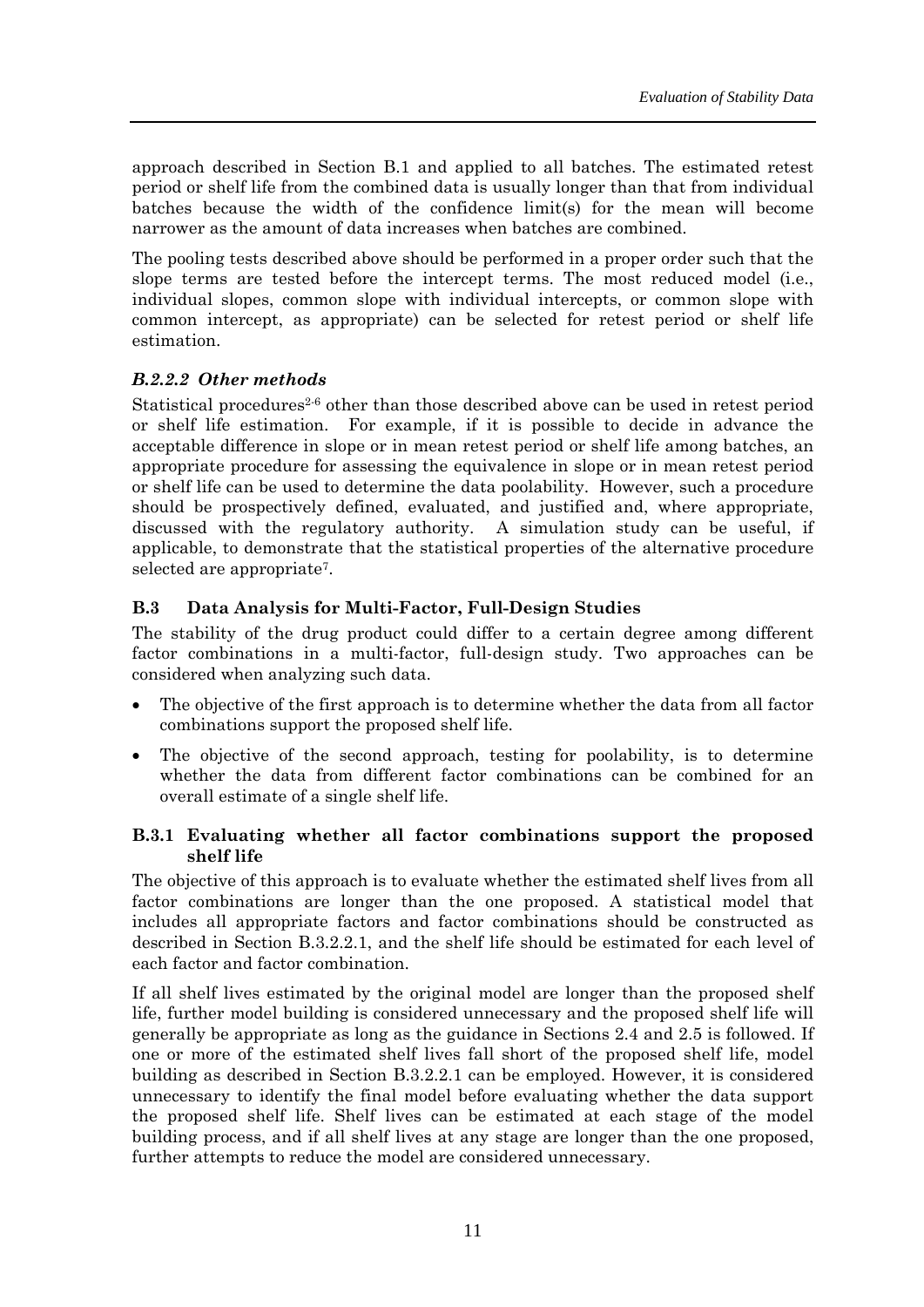This approach can simplify the data analysis of a complicated multi-factor stability study compared to the data analysis described in Section B.3.2.2.1.

## **B.3.2 Testing for poolability**

The stability data from different combinations of factors should not be combined unless supported by statistical tests for poolability.

### **B.3.2.1 Testing for poolability of batch factor only**

If each factor combination is considered separately, the stability data can be tested for poolability of batches only, and the shelf life for each non-batch factor combination can be estimated separately by applying the procedure described in Section B.2. For example, for a drug product available in two strengths and four container sizes, eight sets of data from the 2x4 strength-size combinations can be analyzed and eight separate shelf lives should be estimated accordingly. If a single shelf life is desired, the shortest estimated shelf life among all factor combinations should become the shelf life for the product. However, this approach does not take advantage of the available data from all factor combinations, thus generally resulting in shorter shelf lives than does the approach in Section B.3.2.2.

### **B.3.2.2 Testing for poolability of all factors and factor combinations**

If the stability data are tested for poolability of all factors and factor combinations and the results show that the data can be combined, a single shelf life longer than that estimated based on individual factor combinations is generally obtainable. The shelf life is longer because the width of the confidence limit(s) for the mean will become narrower as the amount of data increases when batches, strengths, container sizes and/or fills, etc. are combined.

#### *B.3.2.2.1 Analysis of covariance*

Analysis of covariance can be employed to test the difference in slopes and intercepts of the regression lines among factors and factor combinations7, 8. The purpose of the procedure is to determine whether data from multiple factor combinations can be combined for the estimation of a single shelf life.

The full statistical model should include the intercept and slope terms of all main effects and interaction effects and a term reflecting the random error of measurement. If it can be justified that the higher order interactions are very small, there is generally no need to include these terms in the model. In cases where the analytical results at the initial time point are obtained from the finished dosage form prior to its packaging, the container intercept term can be excluded from the full model because the results are common among the different container sizes and/or fills.

The tests for poolability should be specified to determine whether there are statistically significant differences among factors and factor combinations. Generally, the pooling tests should be performed in a proper order such that the slope terms are tested before the intercept terms and the interaction effects are tested before the main effects. For example, the tests can start with the slope and then the intercept terms of the highest order interaction, and proceed to the slope and then the intercept terms of the simple main effects. The most reduced model, obtained when all remaining terms are found to be statistically significant, can be used to estimate the shelf lives.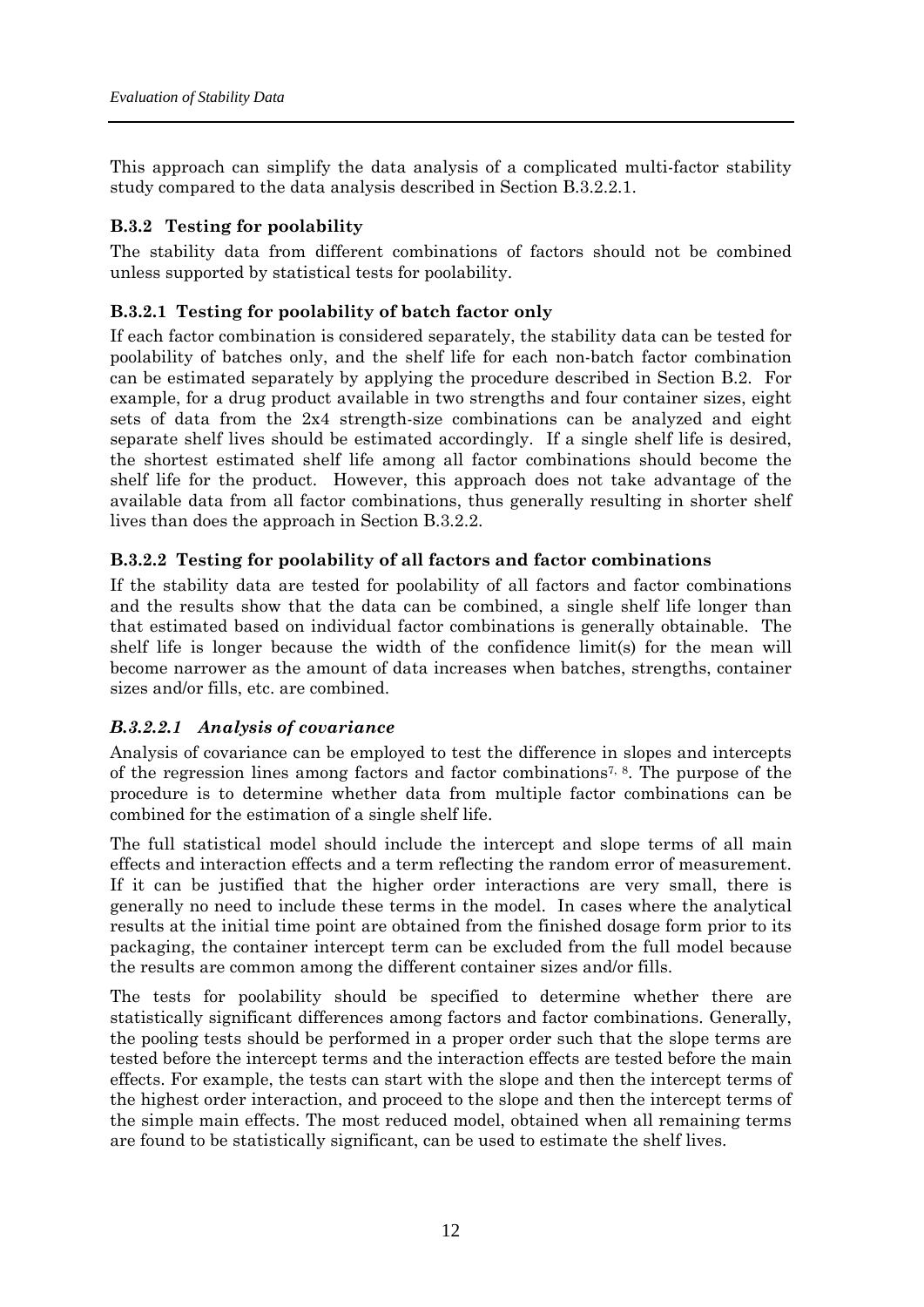All tests should be conducted using appropriate levels of significance. It is recommended that a significance level of 0.25 be used for batch-related terms, and a significance level of 0.05 be used for non-batch-related terms. If the tests for poolability show that the data from different factor combinations can be combined, the shelf life can be estimated according to the procedure described in Section B.1 using the combined data.

If the tests for poolability show that the data from certain factors or factor combinations should not be combined, either of two alternatives can be applied: (1) a separate shelf life can be estimated for each level of the factors and of the factor combinations remaining in the model; or (2) a single shelf life can be estimated based on the shortest estimated shelf life among all levels of factors and factor combinations remaining in the model.

## *B.3.2.2.2 Other methods*

Alternative statistical procedures<sup>2-6</sup> to those described above can be applied. For example, an appropriate procedure for assessing the equivalence in slope or in mean shelf life can be used to determine the data poolability. However, such a procedure should be prospectively defined, evaluated, properly justified, and, where appropriate, discussed with the regulatory authority. A simulation study can be useful, if applicable, to demonstrate that the statistical properties of the alternative procedure selected are appropriate7.

## **B.4 Data Analysis For Bracketing Design Studies**

The statistical procedures described in Section B.3 can be applied to the analysis of stability data obtained from a bracketing design study. For example, for a drug product available in three strengths (S1, S2, and S3) and three container sizes (P1, P2, and P3) and studied according to a bracketing design where only the two extremes of the container sizes (P1 and P3) are tested, six sets of data from the 3x2 strengthsize combinations will be obtained. The data can be analyzed separately for each of the six combinations for shelf life estimation according to Section B.3.2.1, or tested for poolability prior to shelf life estimation according to Section B.3.2.2.

The bracketing design assumes that the stability of the intermediate strengths or sizes is represented by the stability at the extremes. If the statistical analysis indicates that the stability of the extreme strengths or sizes is different, the intermediate strengths or sizes should be considered no more stable than the least stable extreme. For example, if P1 from the above bracketing design is found to be less stable than P3, the shelf life for P2 should not exceed that for P1. No interpolation between P1 and P3 should be considered.

## **B.5 Data Analysis For Matrixing Design Studies**

A matrixing design has only a fraction of the total number of samples tested at any specified time point. Therefore, it is important to ascertain that all factors and factor combinations that can have an impact on shelf life estimation have been appropriately tested. For a meaningful interpretation of the study results and shelf life estimation, certain assumptions should be made and justified. For instance, the assumption that the stability of the samples tested represents the stability of all samples should be valid. In addition, if the design is not balanced, some factors or factor interactions might not be estimable. Furthermore, for different levels of factor combinations to be poolable, it might have to be assumed that the higher order factor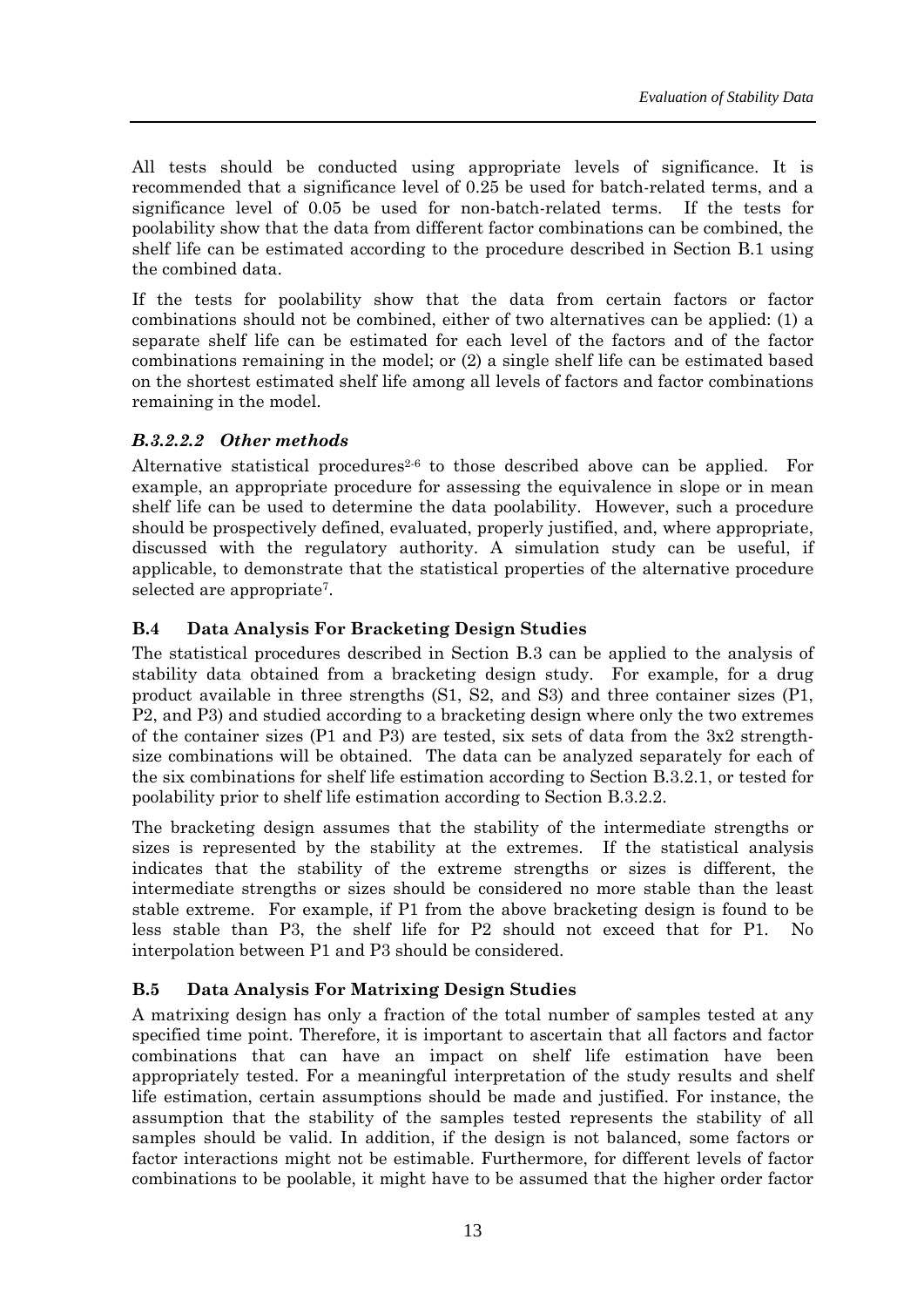interactions are negligible. Because it is usually impossible to statistically test the assumption that the higher order terms are negligible, a matrixing design should be used only when it is reasonable to assume that these interactions are indeed very small, based on supporting data.

The statistical procedure described in Section B.3 can be applied to the analysis of stability data obtained from a matrixing design study. The statistical analysis should clearly identify the procedure and assumptions used. For instance, the assumptions underlying the model in which interaction terms are negligible should be stated. If a preliminary test is performed for the purpose of eliminating factor interactions from the model, the procedure used should be provided and justified. The final model on which the estimation of shelf life will be based should be stated. The estimation of shelf life should be performed for each of the terms remaining in the model. The use of a matrixing design can result in an estimated shelf life shorter than that resulting from a full design.

Where bracketing and matrixing are combined in one design, the statistical procedure described in Section B.3 can be applied.

#### **B.6 References**

- 1. Carstensen, J.T., "Stability and Dating of Solid Dosage Forms" *Pharmaceutics of Solids and Solid Dosage Forms*, Wiley-Interscience, 182-185, 1977
- 2. Ruberg, S.J. and Stegeman, J.W., "Pooling Data for Stability Studies: Testing the Equality of Batch Degradation Slopes" *Biometrics*, 47:1059-1069, 1991
- 3. Ruberg, S.J. and Hsu, J.C., "Multiple Comparison Procedures for Pooling Batches in Stability Studies" *Technometrics*, 34:465-472, 1992
- 4. Shao, J. and Chow, S.C., "Statistical Inference in Stability Analysis" *Biometrics*, 50:753-763, 1994
- 5. Murphy, J.R. and Weisman, D., "Using Random Slopes for Estimating Shelflife" *Proceedings of American Statistical Association of the Biopharmaceutical Section*, 196-200, 1990
- 6. Yoshioka, S., Aso, Y, and Kojima, S., "Assessment of Shelf-life Equivalence of Pharmaceutical Products" *Chem. Pharm. Bull.*, 45:1482-1484, 1997
- 7. Chen, J.J., Ahn, H., and Tsong, Y., "Shelf-life Estimation for Multifactor Stability Studies" *Drug Inf. Journal*, 31:573-587, 1997
- 8. Fairweather, W., Lin, T.D., and Kelly, R., "Regulatory, Design, and Analysis Aspects of Complex Stability Studies" *J. Pharm. Sci*., 84:1322-1326, 1995